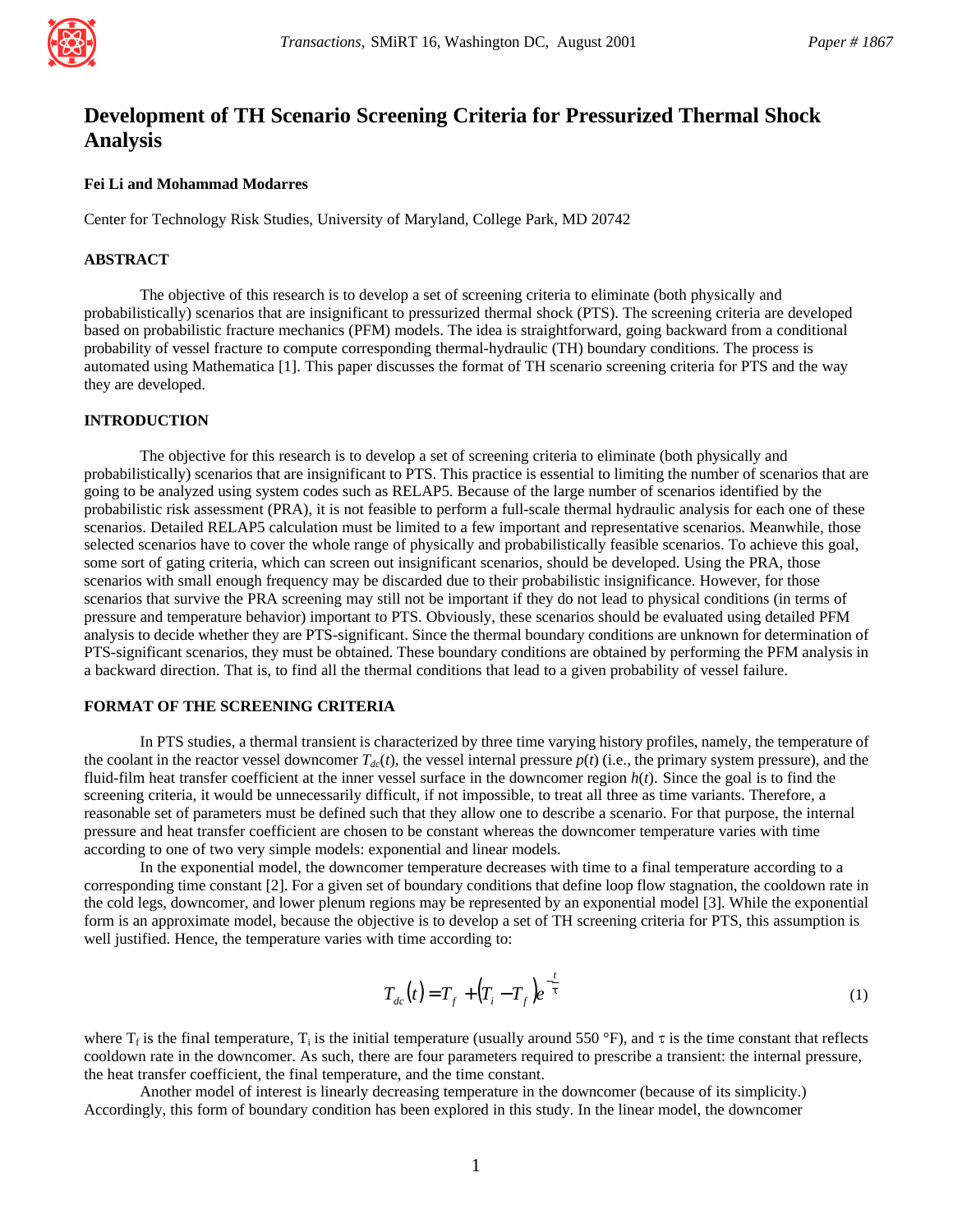temperature decreases with time linearly from an initial temperature of  $T_i$  to a final temperature of  $T_f$  at a given rate of temperature change (ROC) and is expressed in the following form:

$$
T_{dc}(t) = T_i - ROC^*t, \qquad \text{if } t \le \frac{T_i - T_f}{ROC}
$$
  

$$
T_{dc}(t) = T_f, \qquad \qquad \text{if } t > \frac{T_i - T_f}{ROC}
$$
 (2)

In this model, the cooldown rate (ROC) instead of the time constant is necessary to define a transient. The remaining boundary conditions are the same as the exponential model.

# **SCREENING CRITERIA DEVELOPMENT**

PFM analysis for calculating vessel failure probability consists of the following components: thermal analysis, stress analysis, stress intensity factor calculation and failure probability calculation. These components have been discussed first, followed by explanation of the process through which the TH boundary conditions for an assumed vessel failure probability has been computed. Finally, the results have been discussed.

As mentioned earlier, to develop the screening criteria, a simplified PFM analysis should be performed in a backward direction. The PFM analysis is nonlinear in nature and cannot be solved in a closed form. Therefore, iteration seems to be the only solution. The process is automated using Mathematica.

#### **Thermal Analysis**

The temperature profile for the vessel is determined by solving the following one-dimensional partial differential heat conduction equation with time varying boundary conditions and constant initial conditions (constant initial temperature across the vessel wall).

$$
r c_p \frac{\partial T}{\partial t} = \frac{1}{r} \frac{\partial}{\partial r} \left( kr \frac{\partial T}{\partial r} \right)
$$
 (3)

where

 $c_p$  = specific heat,  $k =$  thermal conductivity,  $\rho =$  density,  $r =$  radius,  $T = T(r, t)$  – the temperature profile inside the vessel wall,  $t = time.$ At the inner vessel surface,

$$
q'' = h(T_{dc}(t) - T_c) = h[T_f + (T_i - T_f)e^{-\frac{t}{t}} - T_c]
$$
\n(4)

where

 $h =$  inner surface heat transfer coefficient,

 $q''$  = heat flux,

 $T_c$  = the temperature on the inner surface in contact with the coolant.

Meanwhile, an adiabatic boundary condition is assumed on the outer surface of the vessel wall in contact with ambient atmosphere. The initial condition is simply

$$
T(r, 0) = Ti = 550 \text{ °F}
$$
 (5)

The heat conduction equation is a classical partial differential equation that can be solved either analytically (when the boundary conditions are simple enough) or numerically. Because of the time varying boundary conditions, numerical solution is preferred.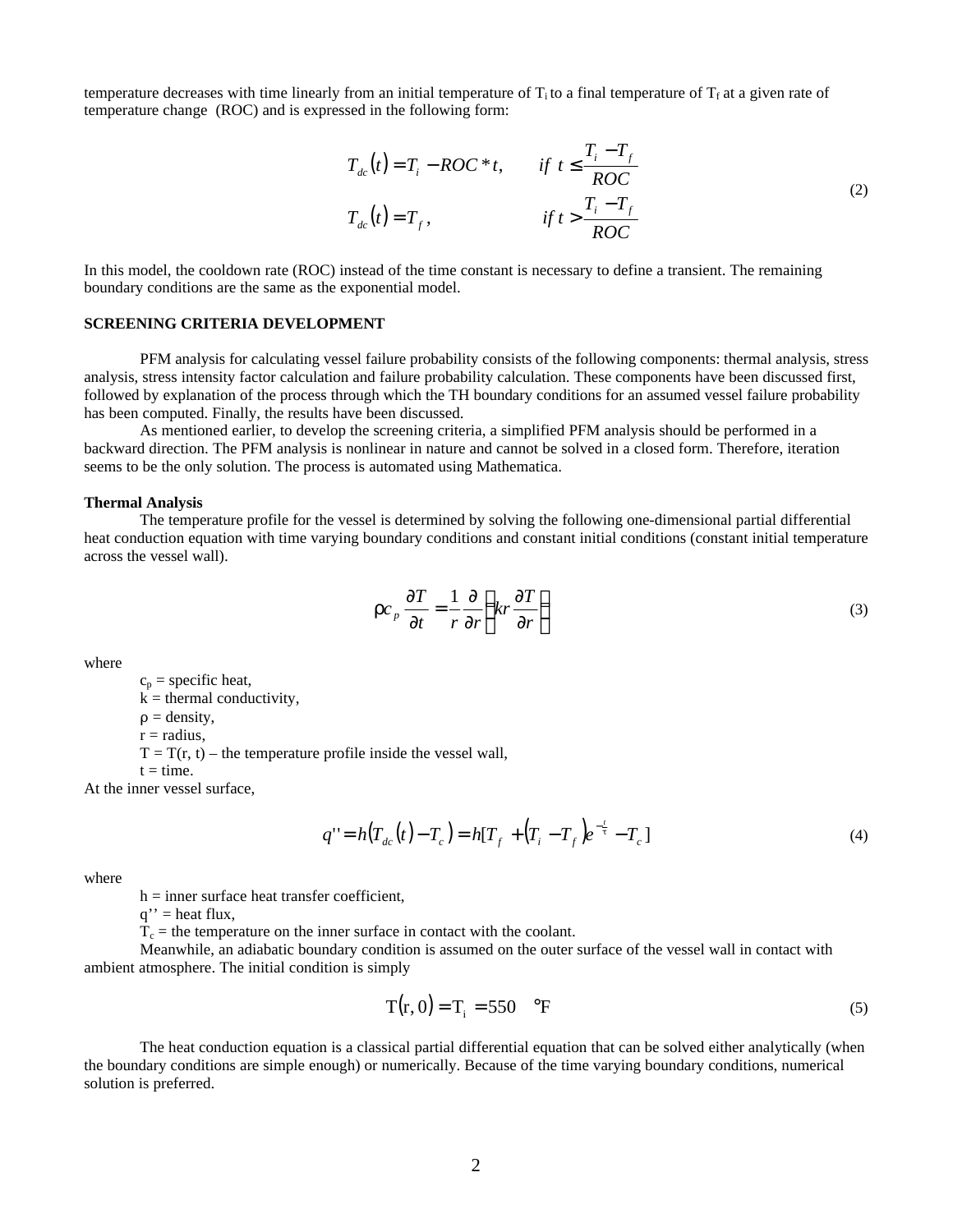It is noteworthy that there is a thin layer of stainless clad attached to the inner wall. The thermal properties of cladding materials are different from the base materials of the vessel. Therefore, a composite wall should be modeled. Traditionally, this involves solving two heat equations simultaneously along with two interface boundary conditions. Since Mathematica cannot handle a system of partial differential equations with different intervals, only one equation is solved but material properties are changed over layers. This practice should not produce significant deviation from the traditional treatment. The former will generate continuous temperature distribution along the radius, while the latter generates a distribution that is continuous only to the first order derivative at the interface between the cladding and base material.

#### **Stress Analysis**

The calculation of stress intensity factor,  $K<sub>L</sub>$  requires computation of stress distribution in the vessel wall. There are two kinds of stresses: thermal stress and mechanical stress (caused by pressure load.) The circumferential and longitudinal thermal stresses in a long cylinder subjected to a radical temperature distribution are given by [4]

$$
\mathbf{S}_{T,r} = \frac{\mathbf{a}E}{1-\mathbf{n}} \frac{1}{r^2} \left[ \left( \frac{r^2 + c^2}{d^2 - c^2} \right) \int_c^d T r dr + \int_c^r T r dr - Tr^2 \right],
$$
\n
$$
\mathbf{S}_{T,z} = \frac{\mathbf{a}E}{1-\mathbf{n}} \left[ \left( \frac{2}{d^2 - c^2} \right) \int_c^d T r dr - T \right]
$$
\n(6)

where  $\alpha$  = coefficient of thermal expansion, v = Poisson's ratio, E = Young's Modulus, c, d = inner and outer radii of the vessel,  $T =$  temperature in the wall at r and time t.

The evaluation is performed numerically because  $T(r, t)$  is evaluated numerically. Once again, the clad and base materials should be treated separately. As a result, there is discontinuity in the thermal stress at the clad-base materials interface, which presents a problem for  $K_I$  calculation. This will be discussed and addressed later.

The mechanical stresses caused by the internal pressure p are evaluated by

$$
\mathbf{S}_{p,r} = \frac{c^2 p}{d^2 - c^2} \left( 1 + \frac{d^2}{r^2} \right)
$$
  

$$
\mathbf{S}_{p,z} = \frac{c^2 p}{d^2 - c^2}
$$
 (7)

Because we are dealing with linear elastic fracture mechanics (LEFM), the total stress would be summation of both thermal and mechanical stresses for various locations and time steps.

## **Calculation of Stress Intensity Factor**

The stress intensity factor  $(K<sub>1</sub>)$  is calculated by the superposition technique [5]. The detailed discussion can be found in Ref. [5]. The idea is that instead of calculating the cracked structure using the actual loads, the calculation is performed with a distributed pressure applied to the crack surface only. This pressure is opposite in sign, but equal in magnitude and distribution, to the stress along the crack line calculated for the un-cracked structure with the actual loads applied. The stress distribution is fitted to a third-order polynomial as

$$
\mathbf{S}(a') = C_0 + C_1 \left(\frac{a'}{a}\right) + C_2 \left(\frac{a'}{a}\right)^2 + C_3 \left(\frac{a'}{a}\right)^3 \tag{8}
$$

where a is the crack depth, and a' is the radial location along the crack line. Then  $K_1$  is calculated from

$$
K_I(a) = \sum_{j=0}^{3} K_{Ij}(a) = \sum_{j=0}^{3} C_j \sqrt{pa} K_j^*(a)
$$
\n(9)

The quantity  $K_i^*(a)$  is referred to as the stress-intensity-factor-influence-coefficient (SIFIC). Its values should be calculated by using a finite element method (using the ABAQUS, a nuclear quality assurance certified code [6].)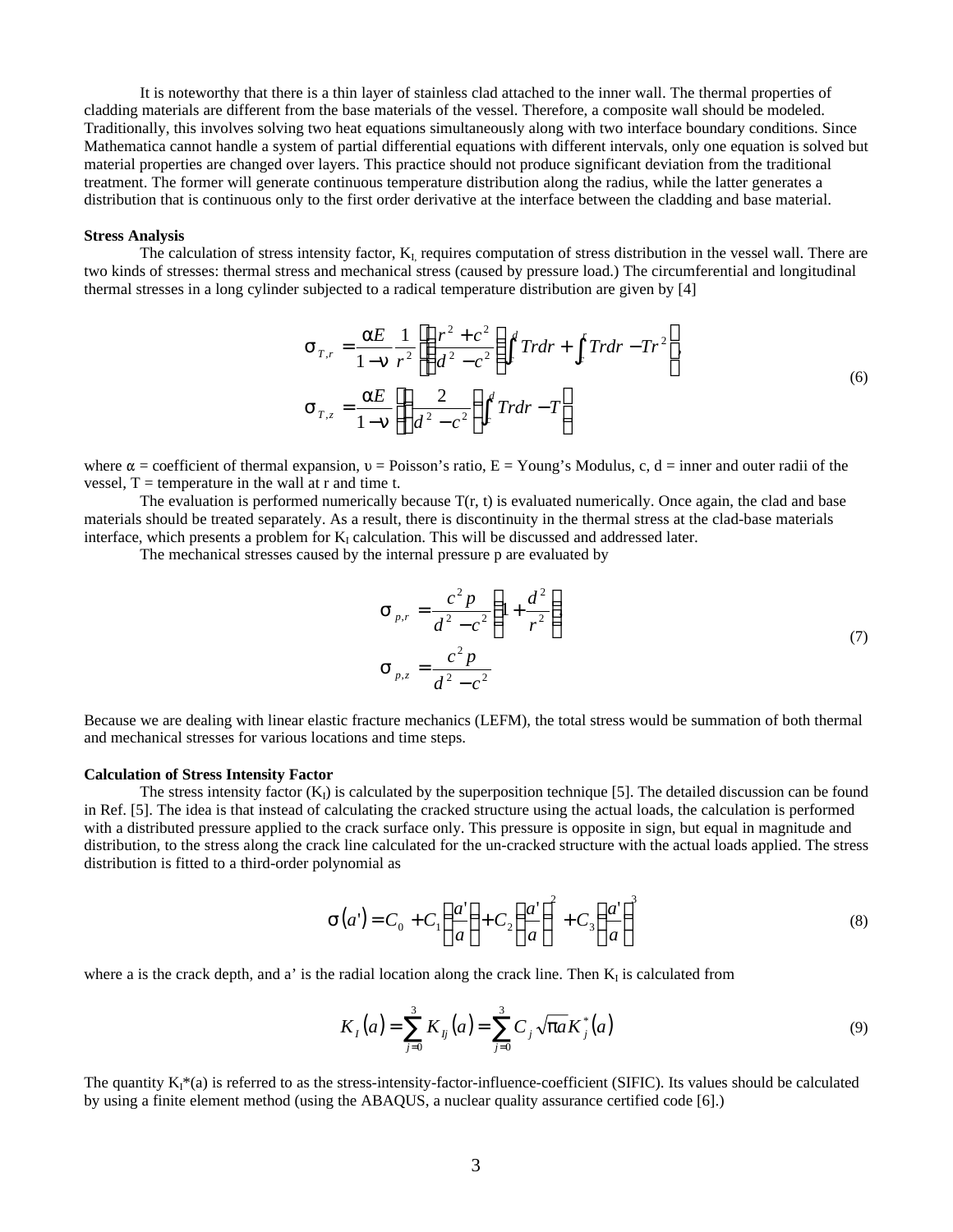The presence of the thin layer of cladding on the inner surface poses difficulty to  $K_I$  calculation since it requires a third-order polynomial fit of the stress distribution. To get around this problem, SIFICs should be calculated for the cladding stresses alone; the corresponding  $K_I$  value can then be superimposed on the  $K_I$  value due to the stresses in the base material. This is done by first calculating  $K_I$  value for a continuous function obtained by linear extrapolation of the stress distribution in the base material into the cladding material and then calculating  $K_I$  value for an adjusted stress distribution in the cladding. The adjusted stress distribution is obtained by subtracting the extrapolated distribution from the actual distribution in the cladding. The final  $K_I$  is the sum of the two. Since the stress distribution in the cladding is essentially linear, only a first-order polynomial is used for the cladding SIFICs.

#### **Vessel Failure Probability Calculation**

A 2-inch axial flaw with aspect ratio of 10:1 was chosen for this analysis as in Ref. [7]. Note that the flaw characterization that is currently under development can be incorporated into this analysis in the future, if needed. While this analysis has focused on single flaws, one can also compute failure probability for vessels with multiple flaws from the single flaw case. An  $RT_{NDT}$  of 300 °F was chosen for this analysis. The probability of failure is determined by comparison of calculated  $K_I$  with  $K_{Ic}$  distribution at the deepest crack tip. The  $K_{Ic}$  distribution is a Weibull distribution whose parameters are determined from statistical analysis [7]. The failure probability is computed from

$$
Pr(F) = 1 - Exp\left[-\left(\frac{K_I - a}{b}\right)^c\right]
$$
  
\n
$$
a = 10.8957 + 23.4192 \exp(0.0023\Delta T) \quad \text{[ksi - in}^{1/2}\text{]}
$$
  
\n
$$
b = 14.7582 + 42.6312 \exp(0.0124\Delta T) \quad \text{[ksi - in}^{1/2}\text{]}
$$
  
\n
$$
c = 2.03025 + 0.4983 \exp(0.0135\Delta T)
$$
  
\n
$$
\Delta T = T - RT_{NDT}
$$
 (10)

## **Backward Iteration to Compute TH Boundary Conditions**

By using the PFM equations discussed above, we can obtain a relationship that correlates  $T_f$ ,  $\tau$ ,  $p$  and  $h$  with the probability of vessel failure. Therefore, by fixing three parameters the fourth one can be calculated for a given probability of vessel failure. By systematically varying the three parameters the whole spectrum of the possible boundary conditions may be obtained. The computation is very complex because of the number of iterations. The process discussed above cannot be reversed to compute for example  $\tau$ , from a known probability of failure. Therefore, iterations needed are clearly time consuming.

#### **RESULTS AND DISCUSSION**

The results are shown in Figure 1. There are six layers of surfaces in Figure 1 representing screening criteria for six conditional probabilities of vessel failure:  $10^{-2}$ ,  $10^{-3}$ ,  $10^{-4}$ ,  $10^{-5}$ ,  $10^{-6}$ , and  $10^{-7}$ . It is obvious that the upper layer is for  $10^{-7}$ , while the lower layer is for  $10^{-2}$  (small time constant means fast cooldown and high thermal stress). For a given probability of failure, this surface determines the boundary that differentiates PTS significant area from insignificant area. Any scenario that goes below the surface would be PTS significant and must be included in detailed PFM analysis. For example, in an extreme case, p may be at full pressure (2250 psi) while the final temperature reaches  $100^{\circ}$ F. If the cutoff conditional failure probability is equal to  $10^{-7}$ , the required cooldown time constant should be around 10 hours. Since normal cooldown rate is ~8 hours, it means under given pressure and final temperature conditions, all normal cooldown scenarios would lead to vessel failure with probability of 10<sup>-7</sup>. If we reduce the cutoff value to 10<sup>-2</sup>,  $\tau$  could be as low as 4.7 hours. It means, as expected, that  $10^{-2}$  case is more restrictive than  $10^{-7}$  case from screening point of view. Also, the cooldown time constant becomes more restrictive as temperature increases and as pressure decreases because less severe pressure and final temperature conditions demand faster cooldown rate to reach a given vessel failure probability goal. Note here that the heat transfer coefficient is kept constant at 1000 BTU/hr-ft<sup>2</sup>-°F. Figure 1 shows that final coolant temperature is the driving force in determining the allowable cooldown rate. The internal pressure and prescribed probability cutoff value are also important, although not as significant as the coolant temperature.

The computational algorithm assumes that there is a corresponding value for the cooldown time constant for any combination of internal pressure, final temperature, heat transfer coefficient, and conditional probability of vessel failure. Also, time constant is always positive. This algorithm continues searching for appropriate time constant until  $\tau$  is so small that it will not be physically feasible and achievable for a scenario (it is set to be 1 minute in this analysis). In this case, it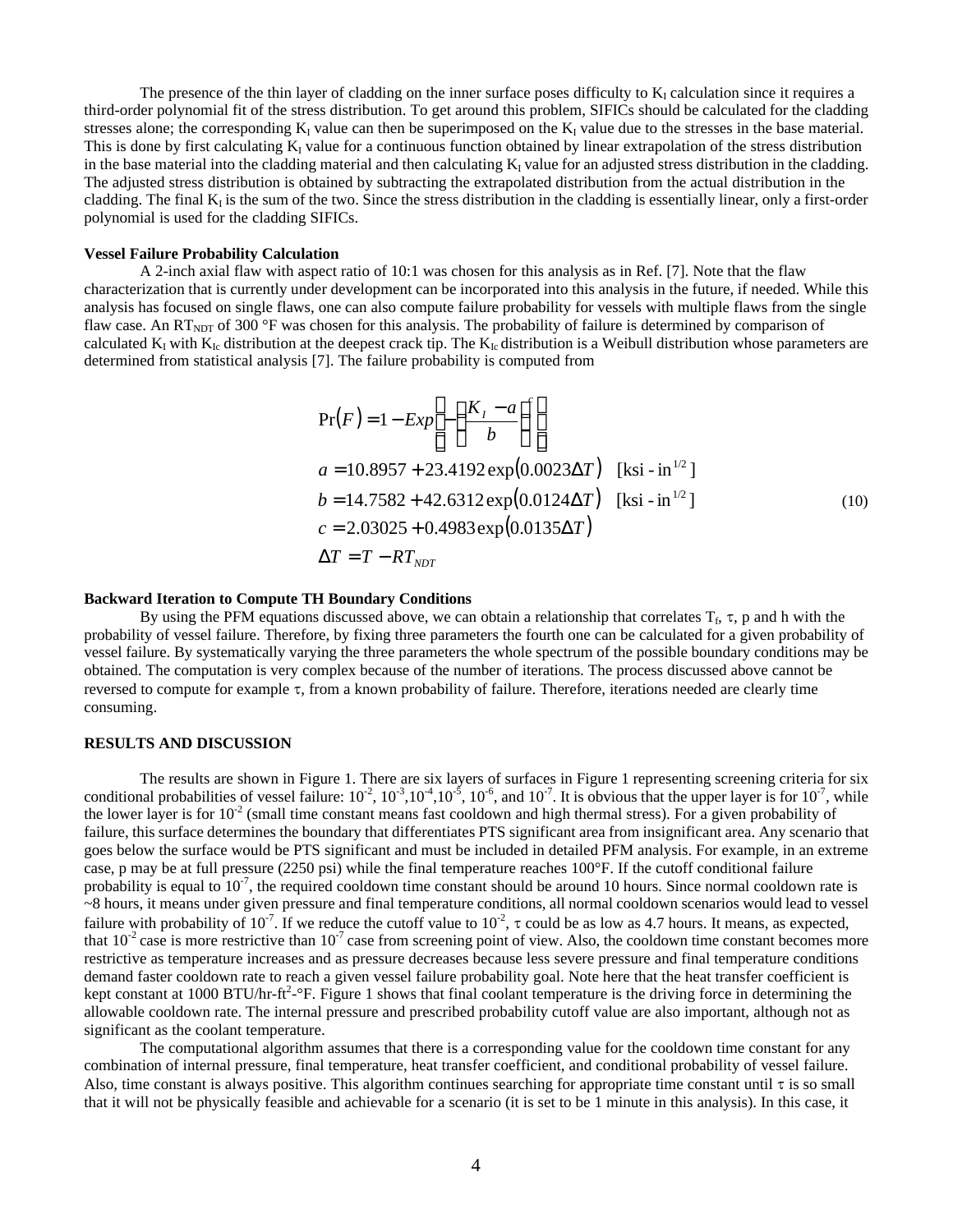may be claimed that such a combination of  $p$ ,  $T_f$ , and h is not of PTS significance under the selected probability of failure. From Figure 1, it can be seen that such areas are located in high temperature and low pressure.

To verify the results from this approach, the analysis result is compared with the one performed by ORNL [7]. The comparison is illustrated in Figure 2. It can be seen that the results of this study are conservative since it generates higher probability of failure than FAVOR. A full validation of the results requires additional confirmation runs of FAVOR.

It should be noted here that the results are not sensitive to heat transfer coefficient. This conclusion removes uncertainty in a previous study on the impact of heat transfer coefficient on PTS (Ref. [2]). Ref [2] concludes that uncertainty and variations in heat transfer coefficient below a certain value "could be significant to PFM predictions." The current study shows, however, within the range from 200 to 1000 BTU/hr-ft<sup>2</sup>- $\rm{°F}$ , the impact of heat transfer coefficient is clearly minimal (see Figure 3).

To facilitate scenario screening in terms of the ROC, the linear temperature model is also analyzed in this study. The results are shown in Figure 4. It is interesting to note that for all probabilities, there is a step increase in rate of change when the final temperature approaches 400 °F from 300 °F. For certain pressures, if the final temperature is sufficiently high ( $>400$ ) °F) the probability of failure would not reach a certain value with a normal ROC (the operating procedures require that the ROC be less than 100 °F/hr under any circumstances). In other words, there is no PTS concern if the final temperature is too high regardless of the ROC since the small temperature gradient across the vessel wall is not sufficient to generate significant thermal stress. In addition, by comparing Figure 4a and Figure 4b one can see the step change happens at lower pressure for lower probability which is intuitively correct. That means in order to reach a higher probability of failure, the pressure has to be high enough given all other conditions remain unchanged. Figure 4c illustrates the screening criteria for different probabilities of failure ranging from  $10^{-2}$  to  $10^{-7}$ . Needless to say, the upper layer is for  $10^{-2}$  probability level while the lower layer for  $10^{-7}$ . Since a large ROC is more difficult to achieve than a small one, higher probability of failure is more selective than lower one from scenario screening standpoint.

## **CONCLUSIONS**

In summary, this analysis provides a set of preliminary thermal hydraulic (TH) scenario screening criteria for PTS study. The developed screening criteria can be applied to a wide range of scenarios since both exponentially and linearly decreasing temperature models are analyzed. The criteria allow analysts to eliminate many scenarios, which are not significant from the PTS standpoint. By screening out those insignificant scenarios, the PRA and TH analysts can focus on those scenarios that may lead to PTS. Using the FAVOR code should validate the results should be further verified.

#### **REFERENCES**

- 1. Wolfram, S., *The Mathematica Book*, Prerelease Version Beta 3, Wolfram Media, Inc., 1996.
- 2. Boyd, C. F., Dickson, T. L., *Impact of the Heat Transfer Coefficient on Pressurized Thermal Shock*, NUREG-1667, February 1999.
- 3. Personal communication with Bessette, D., U.S. NRC, July 12, 2000.
- 4. Timoshenko, S., *Strength of Materials*, Part II, 2nd ed., D. Van Nostran Co., Inc., New York, March 1951.
- 5. Bueckner, H. F., "A Novel Principle for the Computation of Stress Intensity Factors," *Z. angew. Math. Mech. 50*, pp 529-546, 1970.
- 6. Keeney, J. A., Dickson, T. L., "Stress-Intensity-Factor Influence Coefficients for Axially Oriented Semielliptical Inner-Surface Flaws in Clad Pressure Vessels (Ri/t = 10)," *Heavy-Section Steel Technology (HSST) Program Engineering Technology Division Letter Report*, ORNL/NRC/LTR-93/33, September 30, 1995.
- 7. Dickson, T. L., *Preliminary assessment to eliminate thermal hydraulic scenarios as being significant contributors to frequency of vessel failure for PTS*, May 2000.
- **8.** Bowman, K.O., Williams, P.T., "Technical Basis for Statistical Models of Extended  $K_{Ic}$  and  $K_{Ia}$  Fracture Toughness Databases for RPV Steels," *Heavy-Section Steel Technology (HSST) Program Engineering Technology Division Letter Report*, ORNL/NRC/LTR-99/27, February 2000.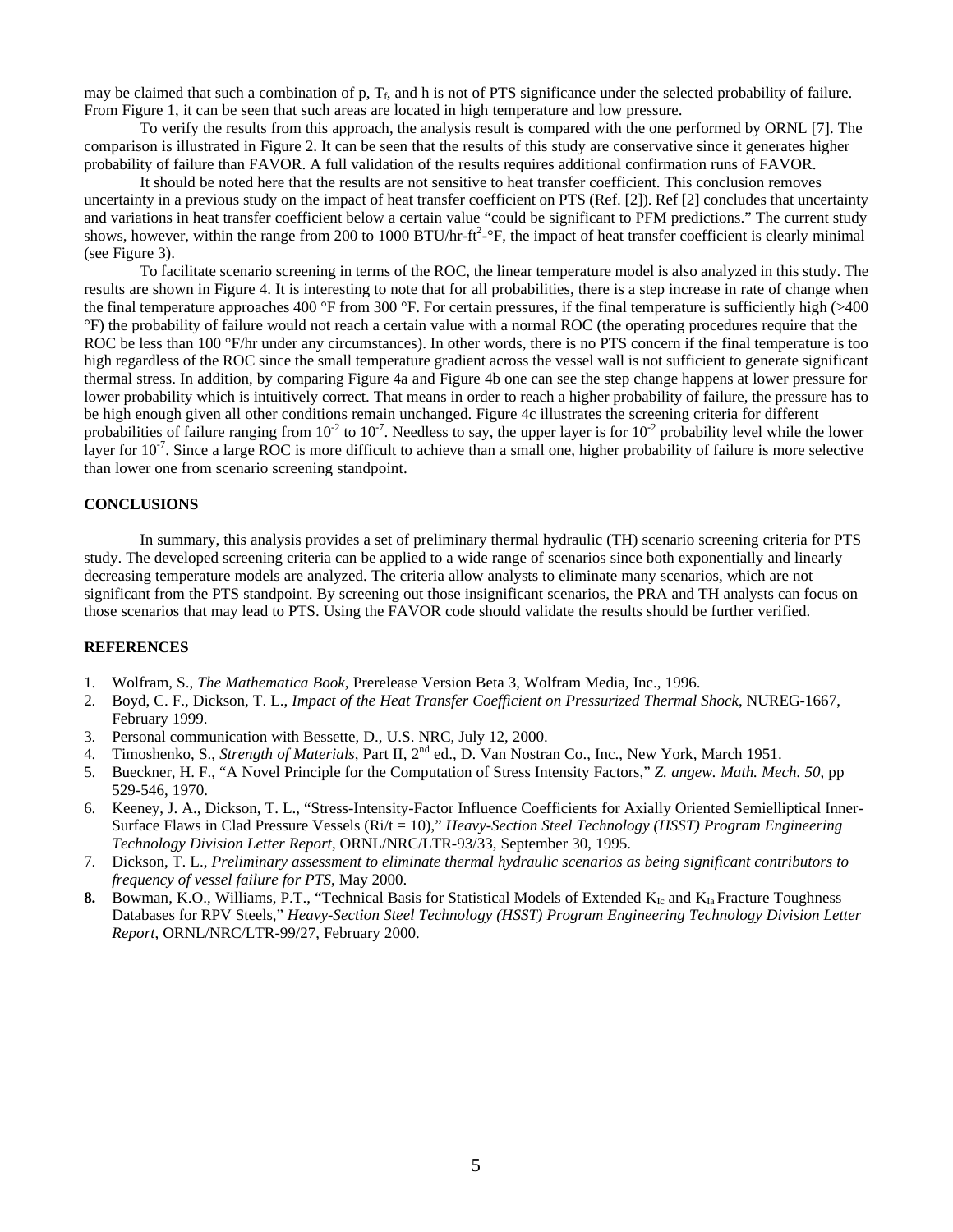

**Figure 1a. PTS Screening Criteria for Probabilities of Failure: 10-7**

**Figure 1b. PTS Screening Criteria for Six Probabilities of Failure:**  $10^{-2}$ ,  $10^{-3}$ ,  $10^{-4}$ ,  $10^{5}$ ,  $10^{-6}$ , and **10-7**



**Figure 2 - 2 inch deep axially oriented inner-surface breaking flaw has a conditional probability of cleavage fracture < .00001 so long as the coolant temperature remains above 440 F and RTNDT at crack tip remains at or below 300 F** 

**(a) Mathematica Calculation (b) FAVOR Calculation [7]**

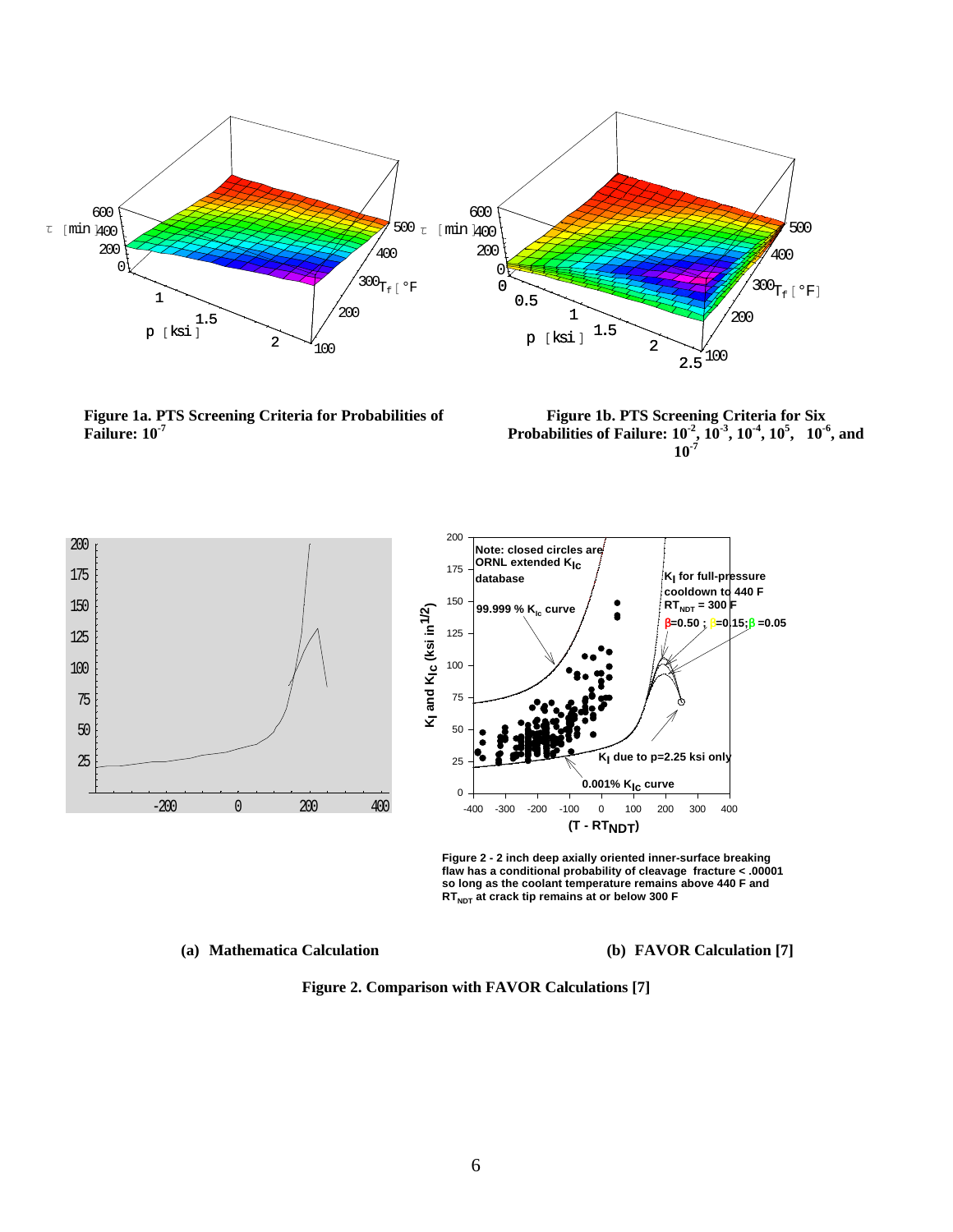

**Figure 3. Pr(F) =**  $10^{-6}$ **, h = 200 (upper) and 2000 (bottom) BTU/hr-ft<sup>2</sup>-°F** 



**Figure 4a. PTS Screening Criteria for Probabilities of Failure: 10-2**

**Figure 4b. PTS Screening Criteria for Four (linear model)**<br> **Probabilities of Failure: 10<sup>-4</sup> (linear model)**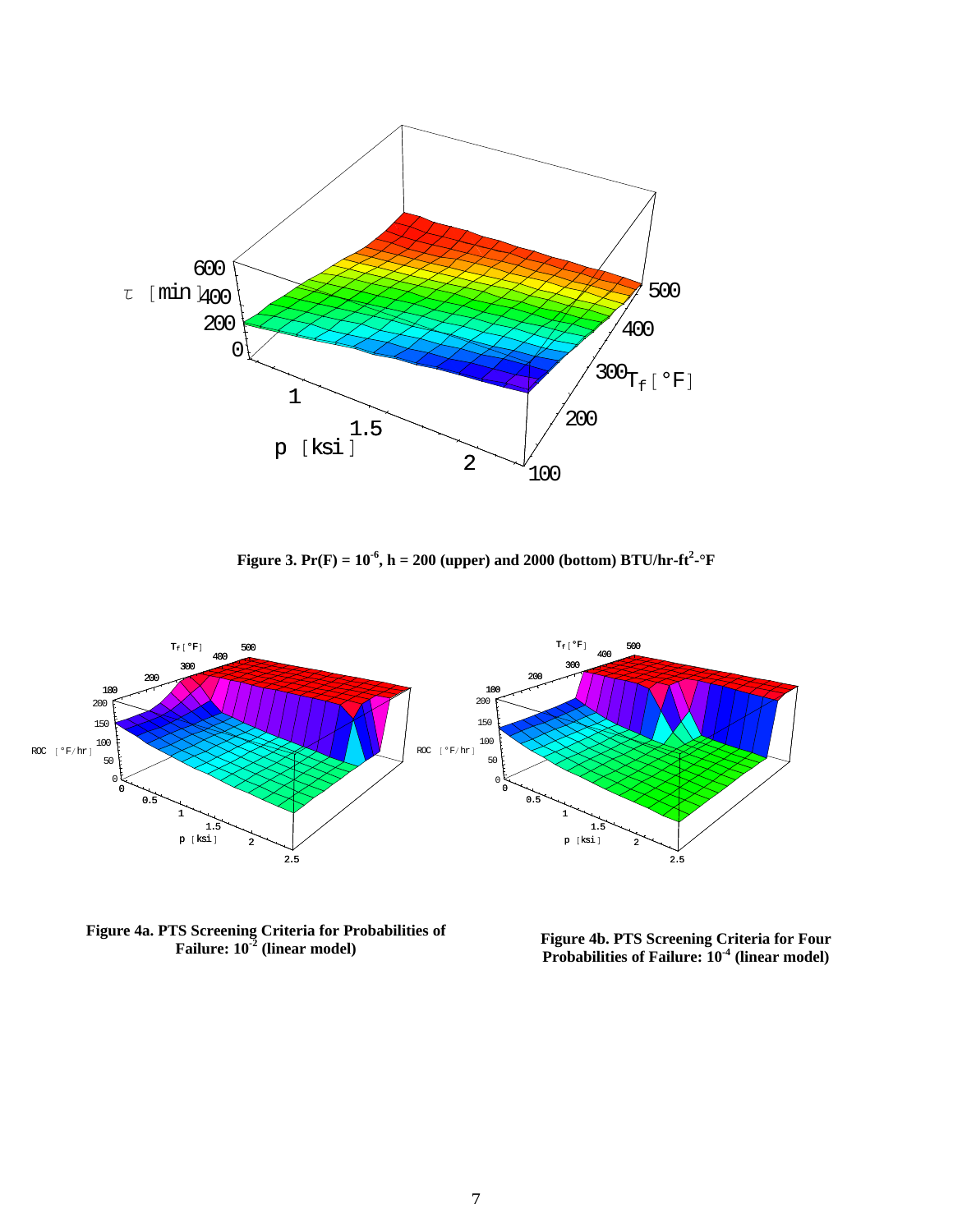



## **APPENDIX**

Since thermal hydraulics analysts request screening criteria in a different form than what is presented previously, we also generated pressure versus temperature plots at fixed time constant  $(\tau)$  or rate of change (ROC) to satisfy their needs. In both Figure A.1 and Figure A.2, there are six curves associated with six probability levels in each plot. The upper one is for  $10^{-2}$  while the lower one is for  $10^{-7}$ . Note that the pressure ranges from 0 to 2.5 ksi and the temperature from 50 to 500 °F. If the pressure exceeds the range, it means the failure probability cannot be achieved.

It is noteworthy that shape of the plot is different from Figure A.1 to Figure A.2, meaning exponential model differs from linear model in terms of the impact of final temperature. In the exponential model, the pressure is sensitive to the final temperature since it is the final temperature plus time constant that determines downcomer temperature cooldown rate which influences magnitude of thermal stress in the vessel. On the other hand, in the linear model, downcomer temperature cooldown rate is solely determined by the rate of change given that the final temperature is low enough  $( $400^\circ$ F). As such,$ the pressure is not sensitive to the final temperature at low levels. Therefore, the driving force for vessel failure due to PTS is the ROC (when the final temperature is sufficiently low) if linear temperature applies.